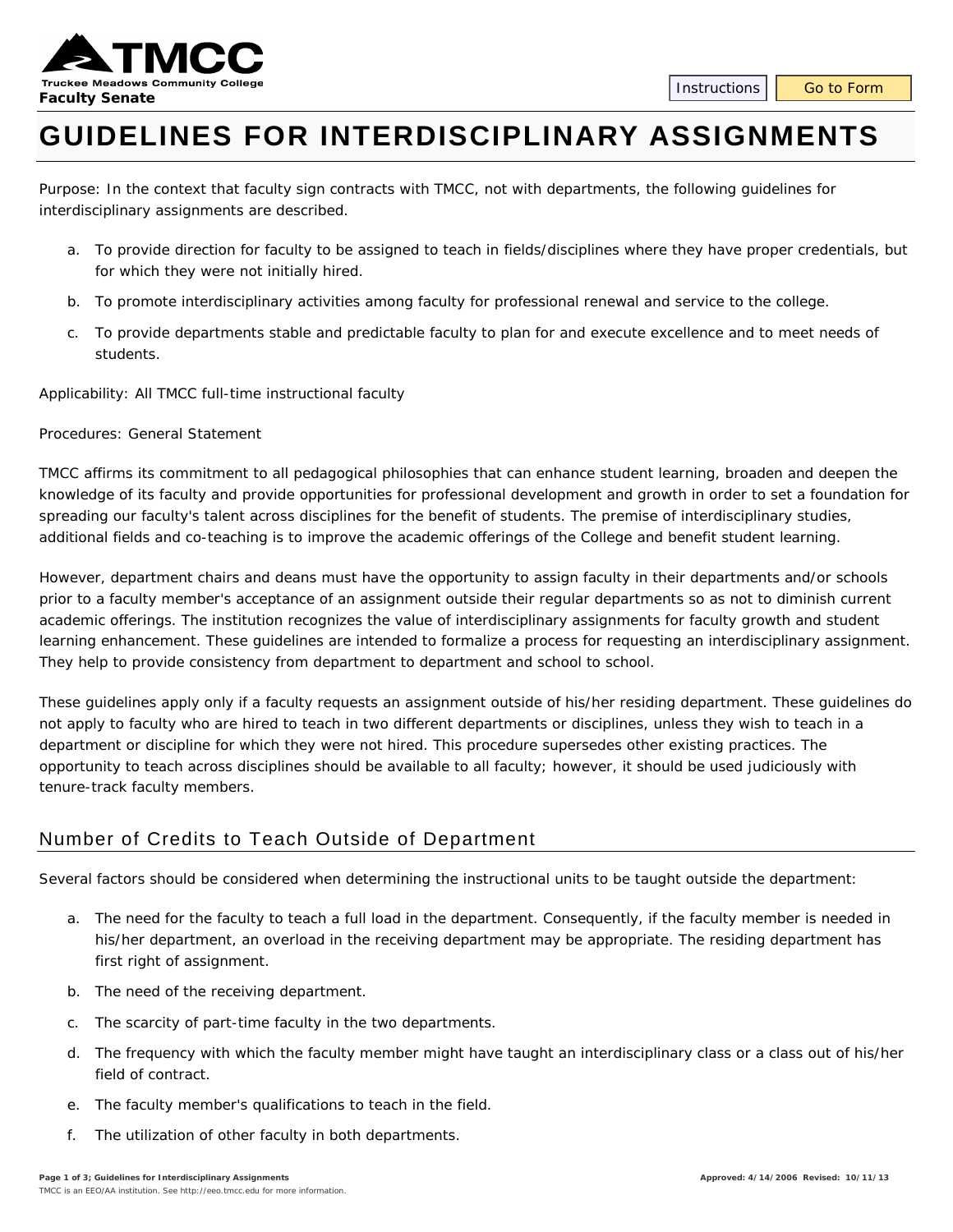- g. The ratio of full-time to part-time faculty in both disciplines.
- h. The availability of funds to meet the needed expenses.

In total, the extra assignment or the cross-assignment must be of benefit to faculty, students, the departments involved, and must not jeopardize the smooth running of the department, school or the College. It is not a guarantee, but a semester-to-semester potential and holds no right or obligation of permanent departmental assignment nor change in rights or obligations of current departmental assignment.

### Terms

The term "residing department" is defined as the faculty member's current contractual department assignment. "Receiving department" to mean the department where the faculty member wants to hold an additional assignment.

#### Implementation Steps

A faculty member wishing to teach in another department must have proper qualifications based on the faculty qualifications policy of TMCC. Please note that all these steps apply if the faculty is interested in teaching outside the school of the residing department, but not if the faculty wishes to teach outside the residing department, but within the same school.

- Step 1: A faculty member interested in teaching in a department other than where he/she is faculty makes a request to teach outside the residing department to the residing department chair and dean using the form appended to these guidelines. The chair and dean approves or denies the request. If the request is approved, it moves to step 2.
- Step 2: The faculty member seeks approval from the receiving department. The receiving department will ensure that the faculty meets minimum qualifications to teach in the field, based on the TMCC Qualifications Policy. The receiving department chair approves or disapproves, and sends this information to the dean of the receiving department. A request denial may be appealed to the receiving dean.
- Step 3: The dean approves or denies the request. The decision of the receiving dean is final.
- Step 4: The receiving department compensates the residing department at the part-time rate, if necessary. Compensation is necessary if the residing department must hire a part-time faculty member to teach the load of the full-time faculty teaching outside his/her residing department, but is not necessary if the residing department does not need to hire a part-time faculty member to teach the load of the faculty member teaching outside his/her residing department.
- Step 5: Copies of compiled forms are sent to both department chairs, the residing dean and the VPAA.

#### Permanent Reassignment

This procedure is not intended to address permanent reassignment of a faculty to a new discipline.

### Supervision and Evaluation

The receiving dean/department chair supervises the reassigned faculty for the portion of the assignment in her/his division.